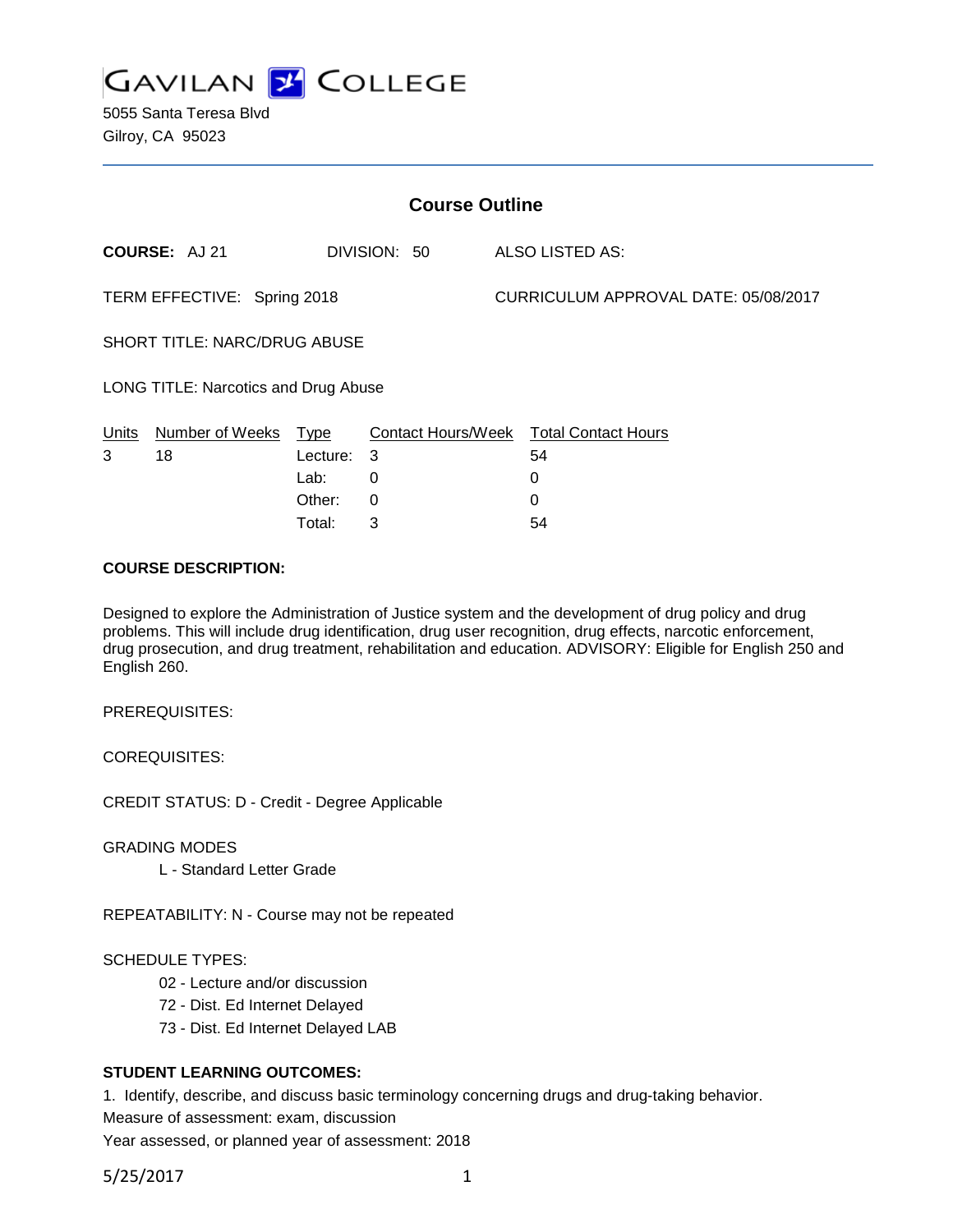Semester: Fall

2. Identify and explain the factors determining the physiological impact of drugs, including objective symptoms of being under the influence.

Measure of assessment: Exam, role playing, skill demonstration

Year assessed, or planned year of assessment: 2018

Semester: Fall

3. Describe the evolution of drug policy.

Measure of assessment: exam

Year assessed, or planned year of assessment: 2018

Semester: Fall

4. Explain the role of law enforcement in relationship to drug use and abuse as a public health issue.

Measure of assessment: exam, paper

Year assessed, or planned year of assessment: 2018

Semester: Fall

# **CONTENT, STUDENT PERFORMANCE OBJECTIVES, OUT-OF-CLASS ASSIGNMENTS**

Curriculum Approval Date: 05/08/2017

3 Hours

## CONTENT: AN INTRODUCTION TO DRUG USE AND ABUSE.

Two ways of looking at drugs and behavior. How drugs enter and exit the body. Factors determining the physiological impact of drugs. Psychological factors in drug-taking behavior. Physical and psychological dependence. Psychiatric definitions. Drug toxicity. The DAWN reports.

STUDENT PERFORMANCE OBJECTIVES (SPO): Describe the ways drugs enter and exit the body. Explain the distinction between physical and psychological dependence. Discuss the DAWN statistics as a measure of drug toxicity. Identify various club drugs and dietary supplements, as well as prescription and over-the-counter drugs.

3 Hours

CONTENT: HISTORY OF DRUG USE AND DRUG LEGISLATION.

Drugs in the early times. Drugs in the nineteenth century. Drug regulation in the early twentieth century. Drugs and behavior from 1945 to 1960. The return of drug tolerance, 1960 - 1980. Renewed efforts at control, 1980 - present. Present day attitudes toward drugs. Patterns of drug use in the United States. Looking to the future and learning from the past.

SPO: Summarize the origins and history of drugs and drug-taking behavior. Discuss how early movements toward drug regulation were often fueled by racism or fear of a minority group. Explain America's tolerant attitude toward drug use from 1960 to 1980. Describe the reasons for the renewed interest in drug regulation during the 1980s. Discuss the present-day statistics on drug use in the United States.

3 Hours

CONTENT: THEORETICAL PERSPECTIVES ON DRUG USE AND ABUSE.

Biological perspectives. Psychological perspectives. Sociological perspectives. Risk factors and protective factors.

SPO: Identify the factors that determine the biological perspective on drug use and abuse. Describe the psychological and sociological theories on drug use and abuse. List the risk factors and protective factors for drug use.

3 Hours

CONTENT: THE MAJOR STIMULANTS: COCAINE AND AMPHETAMINES.

The history of cocaine. Acute and chronic effects of cocaine. Medical uses of cocaine. How cocaine works in the brain. Present-day cocaine abuse. Patterns of cocaine abuse. Treatment programs for cocaine abuse. Amphetamines. Acute and chronic effects of amphetamines. Medical uses for amphetamines and similar stimulant drugs.

SPO: Discuss the history of cocaine and of amphetamines. Describe how cocaine and how amphetamines work in the brain. Explain the patterns of cocaine and of methamphetamine abuse. Discuss treatment programs for cocaine abuse.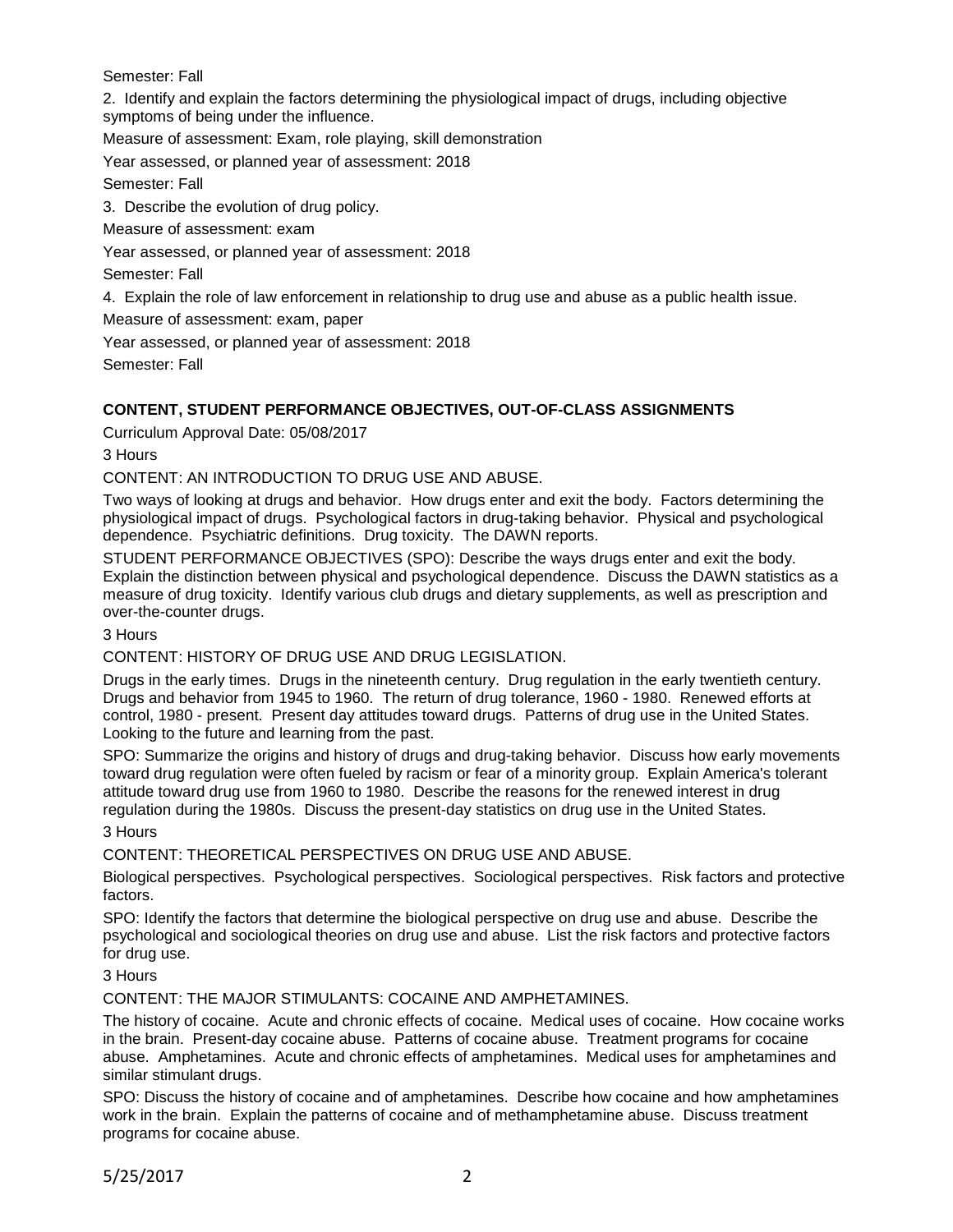3 Hours

CONTENT: NARCOTICS: OPIUM, HEROIN, AND SYNTHETIC OPIATES.

Opium in history. Morphine and the advent of heroin. Opiates and heroin in American society. Effects on the mind and the body. How opiates work in the brain. Patterns of heroin abuse. Heroin abuse and society. Treatment for heroin abuse. Medical uses of narcotic drugs.

SPO: Summarize the history of opium and opium-derived drugs. Restate the effects of narcotic drugs on the mind and body. Discuss the patterns of heroin abuse and the potential lethality of its use. Describe the treatment strategies for heroin dependence. List the medical uses of narcotic drugs. Discuss the current use and abuse of OxyContin and other narcotic analgesic medications.

### 3 Hours

CONTENT: LSD AND OTHER HALLUCINOGENS.

A matter of definition. Classifying hallucinogens. Lysergic Acid Diethylaminde (LSD). Facts and fictions about LSD. Psilocybin and other hallucinogens related to serotonin. Hallucinogens related to norepinephring. Hallucinogens related to acetycholine. Phencyclidine (PCP). Ketamine.

SPO: Identify the classification of hallucinogenic drugs. Discuss the history of LSD. Explain the facts and fictions about LSDs effects. Describe the prominent hallucinogens other than LSD. Explain the special dangers of MDMA (Ecstasy), phencyclidine (PCP), and ketamine.

#### 3 Hours

### CONTENT: MARIJUANA. Midterm.

A matter of terminology. The history of marijuana and hashish. Acute effects of marijuana. Effects of marijuana on the brain. Chronic effects of marijuana. The gateway hypothesis. Patterns of marijuana smoking. Current trends as causes for concern. Medical uses for marijuana. The issue of decriminalization.

SPO: Discuss the history of marijuana and other cannabis products. Describe the acute effects of marijuana, including the long-term effects. Debate the amotivational syndrome and the gateway theory. Explain the patterns of marijuana smoking. Discuss the medical marijuana controversy. Investigate the question of marijuana decriminalization.

## 3 Hours

#### CONTENT: DEPRESSANTS AND INHALANTS.

Barbiturates. Nonbarbiturate sedative-hypnotics. The development of anti-anxiety drugs. Benzodiazepines. Nonbenzodiazepine depressants and anti-anxiety drugs. Inhalants through history. Glue, solvent, and aerosol inhalation. Patterns of inhalant abuse. Responses of society to inhalant abuse. Amyl nitrite and butyl nitrite inhalation.

SPO: Describe the acute and chronic effects of barbiturates as sedative-hypnotic drugs. Summarize the development of benzodiazepines as antianxiety medications. List the newly developed sedative-hypnotics and antianxiety medications.

Discuss the present-day concerns about gamma-hydroxybutyrate (GHB). Recall the history of psychoactive inhalants. Explain the acute effects and dangers of glue, solvent, or aerosol spray inhalation. Discuss the patterns of inhalant abuse and its chronic effects and the response of society to its use. Describe the effects of amyl nitrite and butyl nitrite abuse.

#### 3 Hours

### CONTENT: ANABOLIC STEROIDS AND DRUG ABUSE IN SPORTS.

Drug taking behavior in sports. The hazards of anabolic steroids. Patterns of anabolic steroid abuse. Nonsteroid hormones and ergogenic supplements. Current drug-testing procedures and policies. What can be done about anabolic steroid abuse?

SPO: Discuss the history of drug abuse in sports. Explain how anabolic steroids work and list the health risks of their abuse. Describe the patterns of steroid abuse. List and describe the dietary supplements marketed as ergogenic aids. Explain the current drug-testing techniques.

#### 3 Hours

## CONTENT: ALCOHOL: SOCIAL BEVERAGE/SOCIAL DRUG.

What makes an alcoholic beverage? Alcohol use through history. Patterns of alcohol consumption today. The pharmacology of alcohol. Effects of alcohol on the brain. Acute physiological effects. Acute behavioral effects.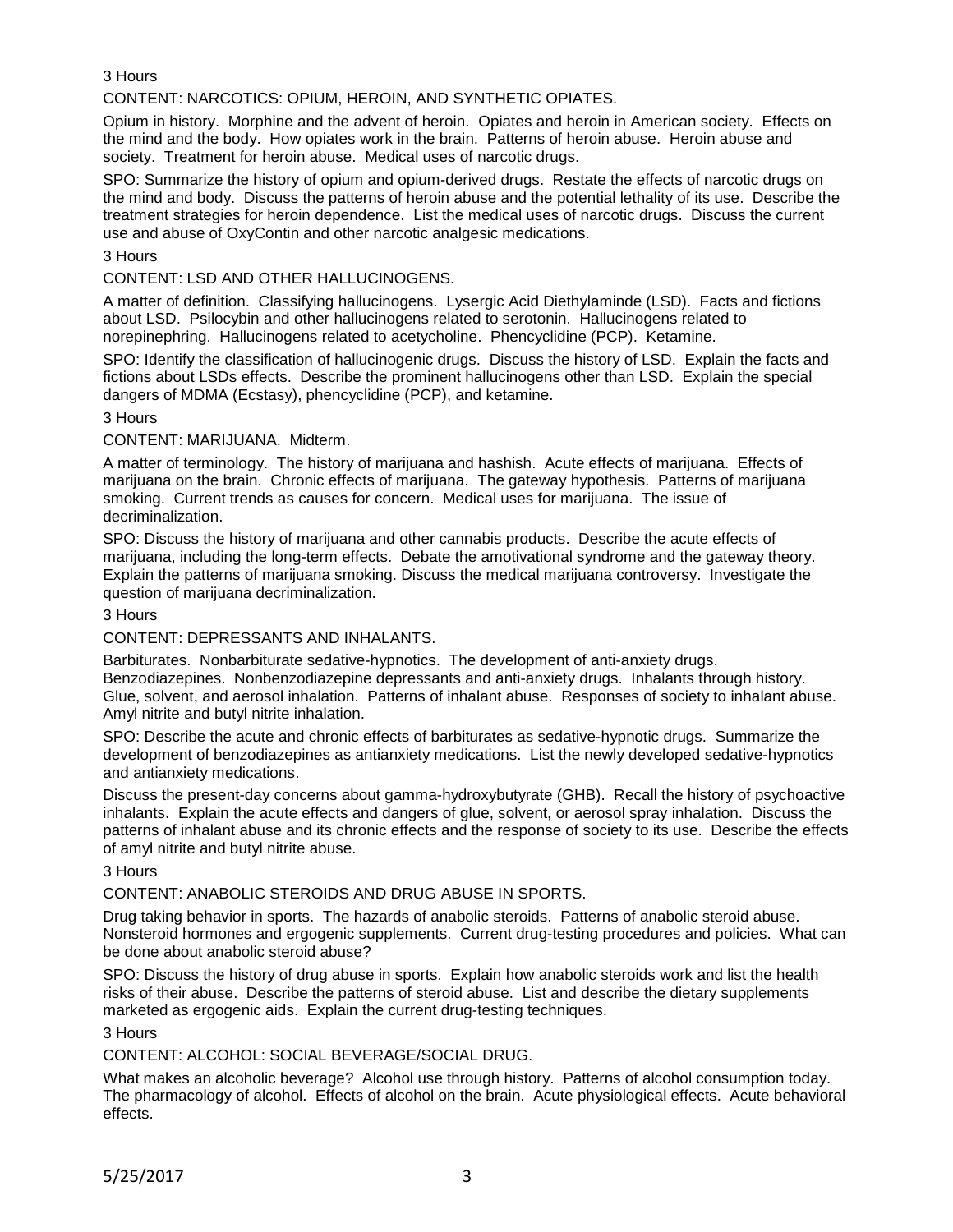SPO: Explain how alcoholic beverages are produced. Discuss alcohol use through history. Explain the patterns of alcohol consumption. Summarize the pharmacology of alcohol. List the acute physiological and behavioral effects of alcohol.

Discuss alcohol and its health benefits. Describe strategies for responsible alcohol consumption.

# 3 Hours

CONTENT: CHRONIC ALCOHOL ABUSE AND ALCOHOLISM.

Alcoholism: Stereotypes, definitions, and criteria. Alcohol abuse and alcohol dependence: the professional's view. The history of social regulation. Effects of physiological/chronic alcohol use. Social patterns of chronic alcohol abuse. The genetics of alcoholism. The concept of alcoholism as a disease. Approaches to treatment for alcoholism. Alcoholism in the workplace.

SPO: Define alcoholism. Summarize the social history of regulating alcohol use. Explain the chronic effects of alcohol. Discuss the social patterns of chronic alcohol abuse. Describe alcoholism as it relates to family dynamics. Explain the genetic and environmental influences in alcoholism. Discuss the approaches to treatment for alcoholism. Discuss alcoholism in the workplace.

## 3 Hours

### CONTENT: NICOTINE AND TOBACCO.

Tobacco use through history. Health concerns and smoking behavior. Tobacco today: an industry on the defensive. What's in tobacco? The dependence potential of nicotine. Health consequences of tobacco use. Patterns of smoking behavior and use of smokeless tobacco. Quitting smoking: the good news and the bad.

SPO: Discuss the use of tobacco throughout history. Describe the present-day tobacco industry. List the main drugs in tobacco. Discuss nicotine as a stimulant drug. Explain the adverse health consequences from smoking. Summarize the global issues in the control of tobacco use. Discuss some strategies for people who want to stop smoking.

### 3 Hours

CONTENT: DRUGS AND CRIME.

Understanding drug use and crime. The social structure of the illicit drug trade. The trafficking of cocaine, heroin, marijuana, methamphetamine, and hallucinogins. Money laundering.

SPO: Describe the relationship between drug use and crime, including the structure of the illicit drug trade. Explain the current trends in the production and trafficking of cocaine, heroin, marijuana, methamphetamine, and hallucinogens. List some common methods of money laundering.

3 Hours

CONTENT: DRUGS AND THE CRIMINAL JUSTICE SYSTEM.

Source control. Interdiction. Street-level drug-law enforcement. Drugs and the correctional system.

SPO: Discuss the attempts to control the production and/or cultivation of illicit drugs in foreign countries. Explain the role of law enforcement in drug interdiction. Discuss the different types of street-level drug operations. Describe the process of asset forfeiture. Explain the consequences of mandatory minimum sentencing policies.

9 Hours

CONTENT: DRUG POLICY: PREVENTION, EDUCATION, AND TREATMENT. Review for final.

Levels of intervention in drug-abuse prevention. ATOD prevention: strategies, priorities, goals, and resilience. Lessons from the past: prevention approaches that have failed. Hope and promise: components of effective school based

prevention programs. Community-based prevention programs. Family systems in primary and secondary prevention. Yes, you: ATOD prevention and

the college student. Prevention and treatment in the workplace. The personal journey to treatment and recovery.

SPO: Explain primary, secondary, and tertiary prevention. Define the concept of resilience. List the National Drug Control Policy and Healthy People 2000 and 2010 strategies and goals for alcohol, tobacco, and other drug prevention. Describe some approaches to prevention and education that have failed in the past. Discuss some successful school-based prevention and education programs. Discuss communitybased prevention and the impact of mass media. Explain the importance of family systems in prevention and education. Name some prevention programs used in the workplace. Describe treatment programs and explain the stages of change.

2 Hours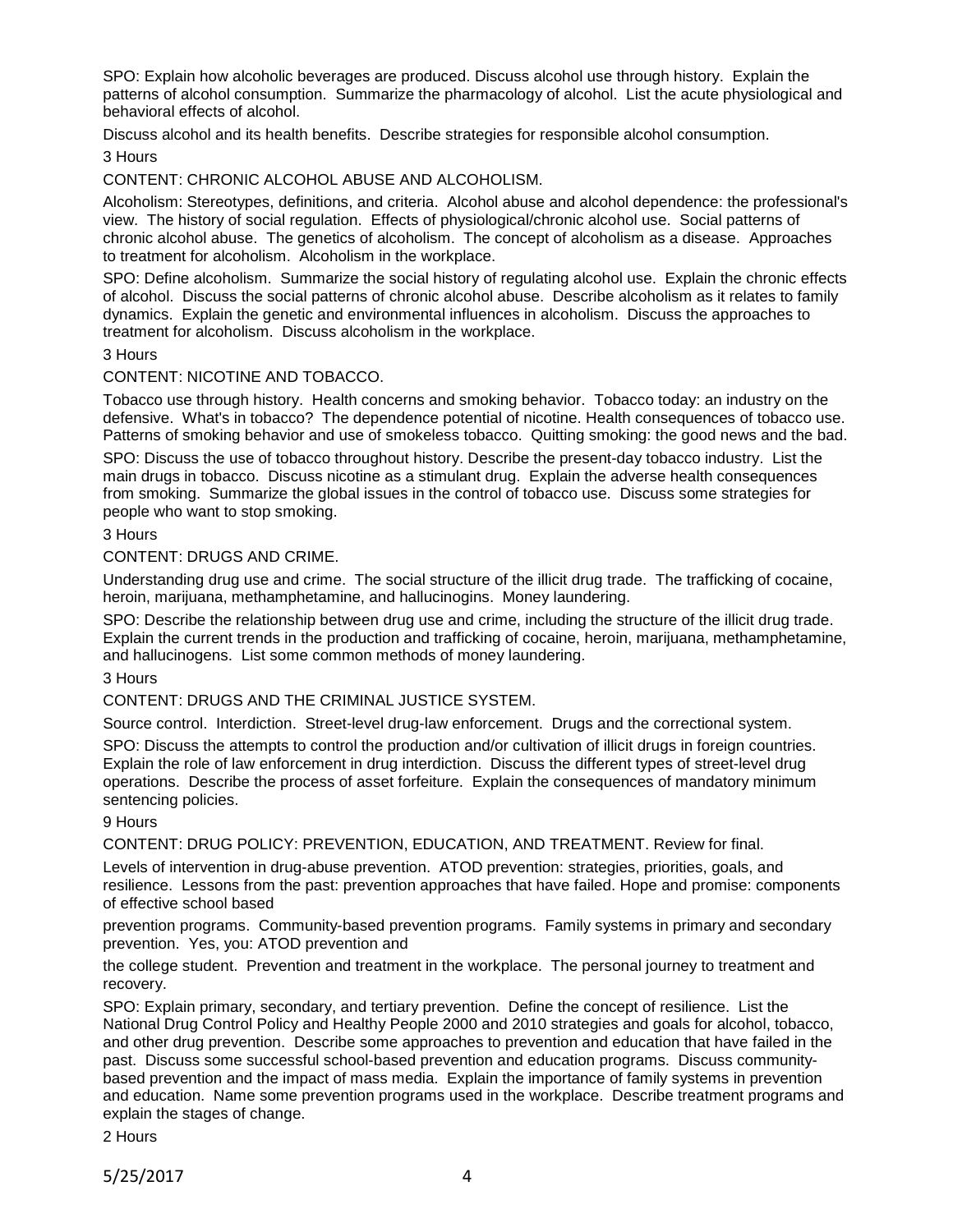## **OUT OF CLASS ASSIGNMENTS:**

Required Outside Hours: 70 Assignment Description: OUT-OF-CLASS ASSIGNMENTS: Read appropriate textbook chapters and any handouts provided. Review notes. Study for quizzes, midterm, final. Required Outside Hours: 38 Assignment Description: OUT-OF-CLASS ASSIGNMENTS: Term paper.

## **METHODS OF INSTRUCTION:**

lectures, discussions, guest speakers, and AV materials

## **METHODS OF EVALUATION:**

Writing assignments Percent of total grade: 30.00 % Percent range of total grade: 20% to 40% Term or Other Papers Objective examinations Percent of total grade: 70.00 % Percent range of total grade: 60% to 80% Multiple Choice, True/False, Matching Items, Completion

## **REPRESENTATIVE TEXTBOOKS:**

Required Representative Textbooks Charles F. Levinthal. Drugs, Society, and Criminal Justice. USA: Prentice Hall,2015. ISBN: 0133802580 Reading Level of Text, Grade: 12th Verified by: MS Word

## **ARTICULATION and CERTIFICATE INFORMATION**

Associate Degree: CSU GE: IGETC: CSU TRANSFER: Transferable CSU, effective 198530 UC TRANSFER: Not Transferable

SUPPLEMENTAL DATA: Basic Skills: N Classification: Y Noncredit Category: Y Cooperative Education: Program Status: 1 Program Applicable Special Class Status: N CAN: CAN Sequence: CSU Crosswalk Course Department: AJ CSU Crosswalk Course Number: 21 Prior to College Level: Y Non Credit Enhanced Funding: N

5/25/2017 5